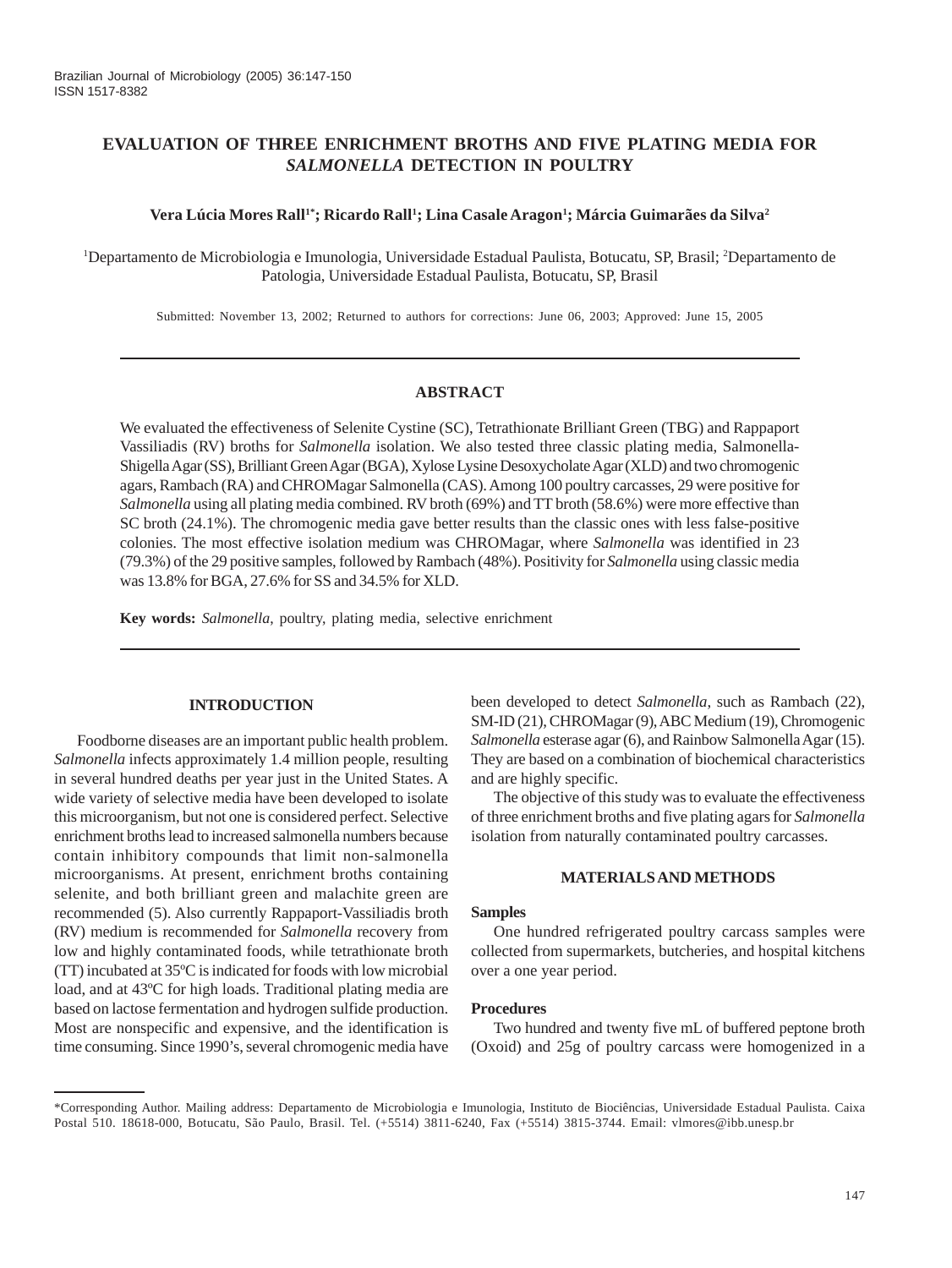Stomacher Lab Blender 400 for one minute and incubated for 18- 20h at 37ºC (pre-enrichment). After incubation, 0.1 mL was transferred to 10 mL of Rappaport-Vassiliadis broth (RV) (Oxoid) and 1mL to 10 mL of Tetrathionate Brilliant Green broth (TT) (Difco); both were incubated at 42ºC for 24h. Selenite broth (SC) (10 mL) (Oxoid) was inoculated with 1mL of the pre-enrichment broth and incubated at 37ºC for 24 h. After incubation at 37ºC or 42ºC, a loopfull of each broth was plated onto Rambach agar (Merck), CHROMagar Salmonella, SS Agar (Salmonella-Shigella) (Oxoid), Brilliant Green Agar (BGA) (Oxoid) and Xylose Lysine Desoxycholate Agar (XLD) (Oxoid). After incubation, five typical colonies from each agar plate were submitted to biochemical tests using TSI agar (Difco) and API-20E (Biomérieux). The colonies were also submitted to serological tests using polyvalent somatic and flagellar antisera (Probac do Brasil).

## **Statistical evaluation**

The Cochran test was used to compare the proportions of dependent samples from the enrichment media (11); the Z test was used to compare the results from media with or without chromogenic properties (25). The significance level for all tests was 5%.

#### **RESULTS AND DISCUSSION**

Twenty nine samples were positive for *Salmonella*. The pathogen was detected in 7 samples (24.1%) when selenite cystine broth (SC) was used. With tetrathionate (TBG) and Rappaport-Vassiliadis (RV), the isolation rate was higher: 58.6% (17 samples) and 69% (20 samples), respectively. The difference between results in TBG and RV was not significant; however both were considered more effective than SC.

Several authors (3,12,14,20,24) observed that RV is the most effective enrichment broth for *Salmonella*. However, in our study the difference between RV and TT was not significant. Vassiliadis (24) tested 2,000 samples of meat products, pig faeces, and sewage and observed that 17% were positive for *Salmonella* with TT, and 25% with RV. Similar results were observed by Pietzsch (20) who analyzed samples of faeces, pork, and chicken skin and observed 48% and 92% positivity with TT and RV, respectively. Beckers *et al.* (3) tested 590 samples of dehydrated vegetables, chicken, egg, pepper, and ground meat and observed that 63% were positive for *Salmonella* when RV was used and 47% when TT was used. June *et al.* (14) and Hammack *et al.* (12) also found that RV and TT at 42°C were better than SC and TT at 35°C for isolation of *Salmonella* from fresh meat and highly contaminated products.

June *et al.* (14) tested three enrichment procedures, RV at 42°C, TT at 35º and 42ºC and SC at 35°C, to assess their effectiveness in recovering *Salmonella* from artificially contaminated oysters, frog paws, mushrooms, shrimps and noncontaminated poultry. Among 1,125 samples, the positivity for *Salmonella* was 36.3% with RV, 27.5% and 32.7% with TT at 35 and 42°C, respectively, and 29.7% with SC.

Blivet *et al.* (4) also observed that SC was less effective than RV. Testing chicken, egg, and turkey samples, they found *Salmonella* in 97.6% of the positive samples using RV, and only 42.2% using SC. However, they noticed that the SC broth was able to detected low numbers (10 to 50 CFU/mL) of some serotypes of *Salmonella*, such as *S*. Gallinarum, *S*. Pullorum, *S*. Typhi and *S*. Paratyphi.

In this study, the lowest recovery of *Salmonella* using SC broth agrees with results of other studies (13). Bailey *et al.* (2) compared the efficiency of SC and TT for the isolation of *Salmonella* from artificially and naturally contaminated food samples. When the authors analyzed contaminated ground meat and hot dogs, SC was more effective for ground meat while TT was more effective for hot dogs. This can be explained by the microbiota found in these foods. In the 70's, Fagerberg and Avens (8) reported that SC was better for certain serotypes of *Salmonella*, while TT was more efficient for others. However, Cox and Mercuri (7) observed that TT was more toxic when the concentration of microorganisms was low. Therefore, SC can be the most effective broth for certain types of food, where the numbers of *Salmonella* are low.

Arroyo and Arroyo (1) analyzed 264 chicken and sheep samples and found *Salmonella* in 83 (31.4%). They used TT at 37ºC, RV at 42ºC and SC at 37 and 43ºC, and observed that SC gave better results than TT or RV, regardless the incubation temperature.

In our study, the chromogenic media were more efficient and presented fewer false positives than the classic *Salmonella* media. Fig. 1 shows that the most effective plating medium was CHROMagar which detected *Salmonella* in 23 out of 29 positive samples (79.3%), followed by Rambach (48.3%). XLD was the best classic medium (34.5%), followed by SS (27.6%), and BGA (13.8%). These results are similar to those reported by Rhodes and Quesnel (23) and Moringo *et al.* (16).

Our data also showed that CHROMagar (CAS) was better than Rambach (RA); This is in agreement with Narquet and

**Table 1.** Positivity of poultry carcasses for *Salmonella* using, three enrichment broths and five plating media.

|            | CAS | RA | XI D | SS <sup>-</sup> | <b>BGA</b>               |  |
|------------|-----|----|------|-----------------|--------------------------|--|
| RV         | 14  |    |      |                 |                          |  |
| <b>TBG</b> | 10  |    | ∍    |                 |                          |  |
| <b>SC</b>  |     |    |      |                 | $\overline{\phantom{a}}$ |  |

CAS: CHROMagar; RA: Rambach Agar; XLD: Xylose Lysine Deoxycholate Agar; SS: Salmonella-Shigella Agar; BGA: Brilliant Green Agar; RV: Rappaport Vassiliadis broth; TBG: Tetrathionate Brilliant Green broth; SC: Selenite Cystine broth.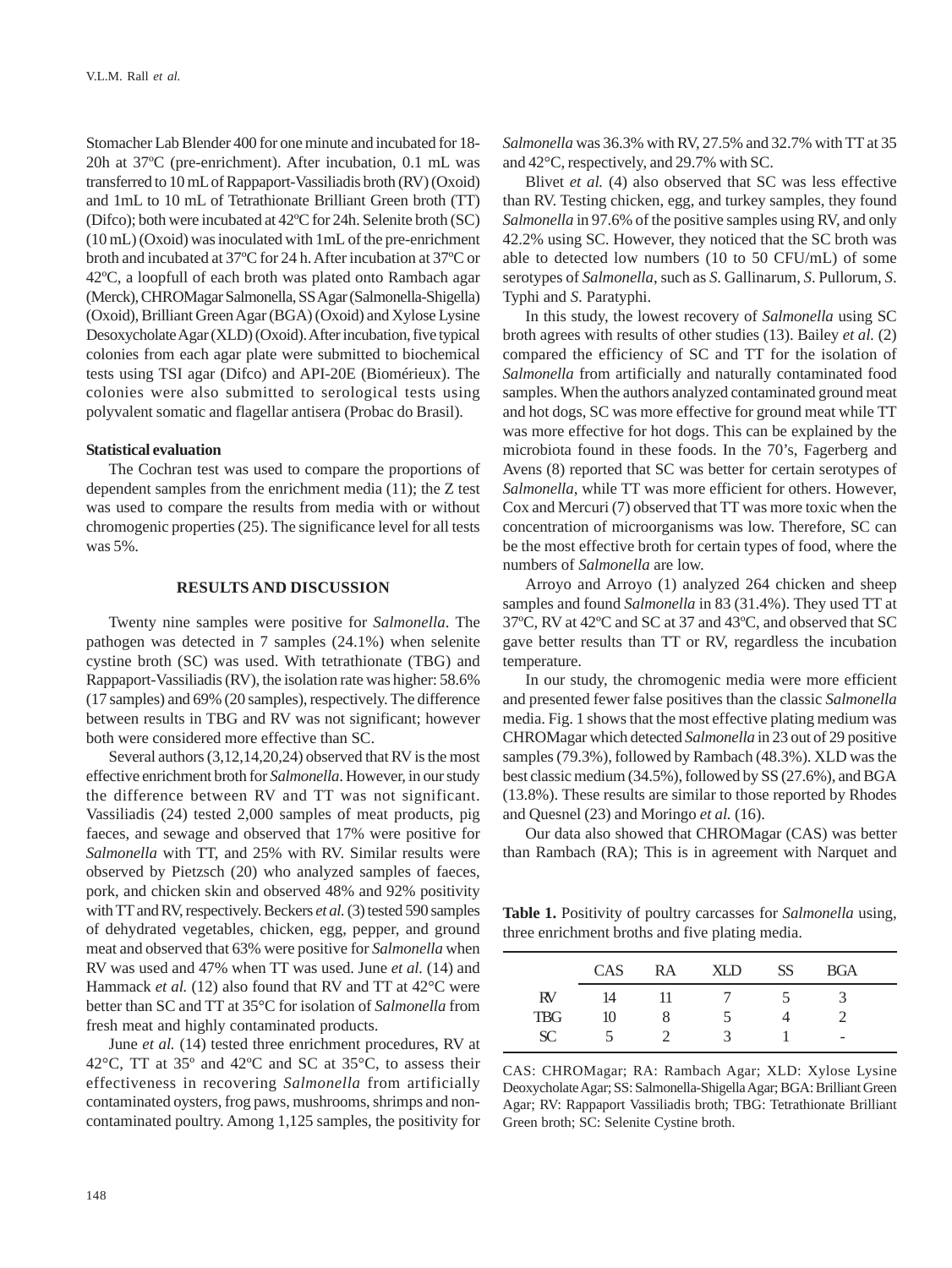

**Figure 1.** Effectiveness of CHROMagar (CAS), Rambach (RA), Brilliant Green (BGA), Salmonella-Shigella (SS), Xylose Lysine Desoxycholate (XLD) agars for isolation of *Salmonella* from poultry carcasses.

Roupas (17,18), who observed that CAS was able to detect more positive samples than Rambach.

Gaillot *et al.* (9) tested the efficacy of CAS and Hecktoen Enteric Agar (HE) for isolation of *Salmonella* from 508 stool samples. Twenty samples were *Salmonella* positive: CAS detected 19 and HE, 16. The number of false-positive results was lower with CAS than with HE.

In classic media, *Salmonella*, *Proteus* and *Citrobacter* present similar biotypes: they are negative for lactose fermentation and produce H2S. Since *Proteus* and *Citrobacter* are commonly found in foods, the number of false-positive colonies in classic media may be very large.

False-positive colonies can also occur in chromogenic media: only 21% of the 157 characteristic colonies in RA were confirmed as *Salmonella*. This was due to the large number of *Proteus* and *Citrobacter* in the samples, which can also produce red coloration in this media. According to Rambach (22), these colonies should be blue; however red colonies were also observed by Garrick and Smith (10) and Gaillot *et al.* (9). In this study, *Proteus* colonies presented the same pale-yellow color. The lowest number of false positive colonies was observed in CHROMagar where 82 from 149 were positively identified as *Salmonella*. In this medium, characteristic *Salmonella* colonies had a light violet coloration, while other enterobacteria, including *Proteus* and *Citrobacter,* presented a blue color. False positive colonies that were not *Proteus* or *Citrobacter* were mainly *Pseudomonas aeruginosa* or other small Gram negative rods. Gaillot *et al.* (9) also observed that *Pseudomonas aeruginosa* and *Aeromonas hydrohila* can grow in this medium; the small rods seen in our study may belong to these two species.

Therefore, for *Salmonella* to be detected efficiently, besides two enrichment broths incubated at different temperatures, a chromogenic plating medium should also be used.

## **ACKNOWLEDGEMENTS**

We thank Fundação de Amparo à Pesquisa do Estado de São Paulo (FAPESP) for financial support.

#### **RESUMO**

# **Avaliação de três caldos de enriquecimento e cinco meios de cultura para detecção de** *Salmonella* **em carcaças de frango**

A eficiência dos caldos selenito cistina (SC), tetrationato verde brilhante (TBG) e Rappaport Vassiliadis (RV) foi avaliada quanto ao isolamento de *Salmonella*. Também foram testados três meios clássicos de isolamento, ágar Salmonella-Shigella (SS), ágar Verde Brilhante (VB) e ágar xilose lisina desoxicolato (XLD) e dois meios cromogênicos, Rambach (RA) e CHROMagar (CAS). Entre 100 carcaças de frango examinadas, 29 foram positivas para *Salmonella* usando todos os meios combinados. Os caldos RV (69%) e TT (58,6%) foram mais eficientes que o SC (24,1%). Os meios cromogênicos mostraram melhores resultados do que os clássicos na detecção de *Salmonella* e apresentaram uma quantidade menor de colônias falsopositivas. O meio cromogênico mais eficiente foi o CAS, que detectou *Salmonella* em 23 das 29 amostras positivas (79,3%), seguido pelo RA (48%). Entre os meios clássicos, a detecção foi de 13,8% para VB, 27,6% para SS e 34,5% para XLD.

**Palavras-chave:** *Salmonella*, aves, meios de isolamento, enriquecimento seletivo

#### **REFERENCES**

- 1. Arroyo, G.; Arroyo, J.A. Efficiency of different enrichment and isolation procedures for the detection of *Salmonella* serotypes in edible offal. *J. Appl. Bacteriol*., 79, 360-367, 1995
- 2. Bailey, J.S.; Chiu, J.Y.; Cox, N.A.; Johnston, R.A. Improved selective procedure for detection of *Salmonella* from poultry and sausage products. *J. Food Protect.*, 51, 391-396, 1988.
- 3. Beckers, H.J.; Roberts, D.; Price, O.; Beremer, R.R.; Peter, R. Evaluation of reference material for the detection of *Salmonella*. *Int. J. Food Microbiol*., 3, 287-298, 1986.
- 4. Blivet, D.; Salvat, G.; Humbert, F.; Colin, P. Evaluation of a new enrichment broth for the isolation of *Salmonella* spp from poultry products. *Int. J. Food Microbiol.*, 38, 211-216, 1997.
- 5. Busse, M. Media for *Salmonella*. *Inter. J. Food, Microbiol.*, 26, 117-131, 1995.
- 6. Cooke, V.M.; Miles, R.J.; Price, R.G.; Richardson, A.C. A novel chromogenic ester agar medium for detection of *Salmonella*. *Appl. Environ. Microbiol*., 65, 807-812, 1999.
- 7. Cox, N.A.; Mercuri, A.J. Recovery of *Salmonella* from broiler carcasses by direct enrichment. *J. Food Protect*., 41, 521-524, 1978.